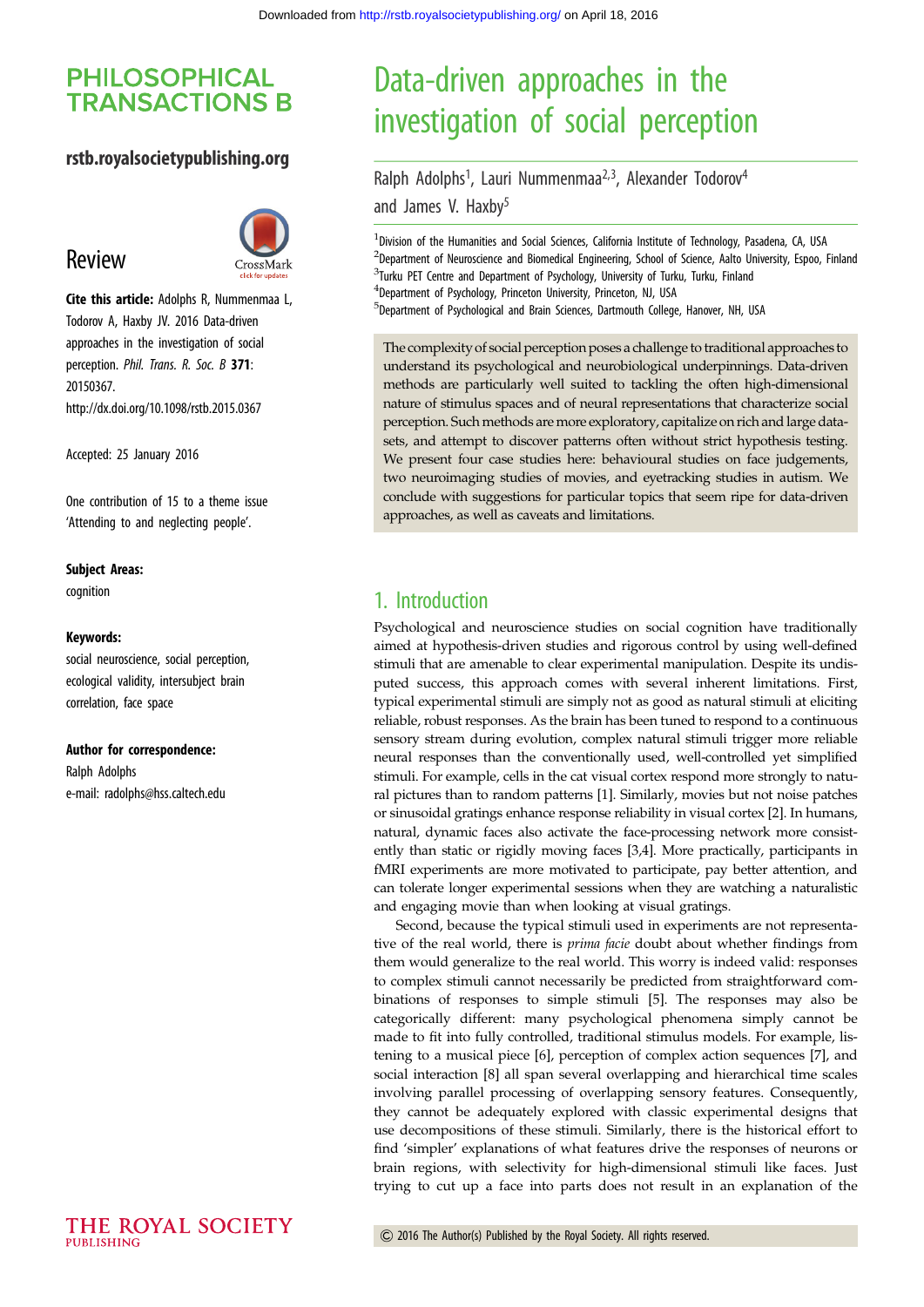responses to whole faces, and instead many stimuli seem to be processed in a way that appears 'holistic'.

But holistic responses do not emerge out of nowhere, so there must still be an underlying mechanism that explains how they are generated from more basic features or dimensions of some sort. Thus, when researchers generate stimulation models and design experimental conditions, they may not necessarily know what are the most important stimulus dimensions that should be manipulated. This is where data-driven approaches can really show their power: they can be used for revealing what defines an 'optimal stimulus', and what defines basic features or dimensions that may synthesize such a stimulus. Because the stimulus space is typically too high-dimensional, and the underlying dimensions may be too abstract for us to come up with good a priori hypotheses about them, the mechanisms behind responses to complex stimuli may not be amenable to a priori theorizing in an efficient way. Yet data-driven approaches are unconstrained by such hypotheses and instead can show us stimuli, features, and dimensions that we would never have thought of. One of the simplest examples of how this might work conceptually is reverse correlation. In this approach, the stimuli are unstructured noise. On each trial, the noise stimulus will, just by chance, generate some similarity to features of the target stimulus. When a face-selective neuron is shown thousands of such noise masks and we keep track of where exactly all the pixels in the noise image are on each trial, we can simply do a spike-triggered average that shows the association between the response of the neuron with the locations of all the pixels in the images. That can subsequently be used, for instance, to generate a composite image that begins to resemble a face. It is important to note here that even very exploratory, data-driven approaches usually incorporate some kind of regularization—we assume linearity or Gaussian distributions, or make other assumptions about the form the stimuli might take, or the mapping from stimuli to behaviour. While data-driven methods are exploratory in the sense that they eschew a rigid hypothesis about the conclusions of the analyses, they still rely on varied background assumptions that are often important to note.

A conceptually similar approach to reverse correlation can be taken when the dependent measure is behavioural classification and the stimulus space pertains to a particular category, rather than to unstructured noise. In this kind of experiment, subjects are shown a large number of stimuli and asked to sort them into categories—say different emotions that faces express. The stimuli in this case are drawn from a structured stimulus space and are noisy or sparsely sampled. Once again, over many trials, the statistical relationship between random sources of variation in the stimuli and the behavioural classification is extracted [\[9\]](#page-8-0). The sources of variation can take a number of different forms: one could simply inject noise into an underlying base stimulus to ask how a noisy feature can be interpreted in different ways. For example, Mona Lisa's smile may look neutral or happy, depending on slight variations of the sensory input that we can identify if we average over a sufficiently large number of stimuli [\[10\]](#page-8-0). One could also introduce random sampling of the spatial location, or the spatial frequency, or the time of occurrence of the stimulus and its features [\[9\]](#page-8-0). In all these cases, we are being unbiased in not providing a specific hypothesis to begin with, and by introducing a source of random variation (but keeping track of that variation, trial by trial) we are letting the data tell us about the relationship between stimulus variation and response category. One need not use noise as in these examples, but can instead use any rich, high-dimensional stimulus that does not set up a categorical hypothesis to begin with.

This kind of data-driven approach is equally useful when it comes to making sense of complex responses to our complex stimuli. The challenge often amounts to one of dimensionality reduction, based on all the data available, a big issue especially for EEG, MEG, and fMRI data that measure brain responses. Behavioural responses can also be high-dimensional, but we in effect have the subject do the dimensionality reduction by specifying a specific mapping: push one of two buttons, etc. As with completely datadriven approaches on the stimulus end, the difficulty is interpreting the relevance of the component dimensions that are found: what, psychologically, do these mean?

The solution is of course to find an approach to link stimuli to behaviour (or brain response). The stimuli and the fMRI responses are individually high-dimensional, and for each we have dimensionality reduction methods available. But we want to mesh the two: we want to find those dimensions that actually matter to behaviour or to psychology. There are a host of methods available to do this, and the examples below give an overview of how this can work.

# 2. Case study 1: studies of face space to discover the dimensions that underlie human social judgements

In the first systematic study of social judgements from faces in modern social psychology, Secord et al. [\[11\]](#page-8-0) concluded that 'the conventional 'elementalizing' used by psychologists in seeking to explain their data is simply inappropriate for physiognomy, and that new ways of conceptualizing physiognomy need to be found if it is to be fully understood.' The researchers reached this conclusion after finding out that the same facial feature in the context of other facial features can acquire completely different meaning and, consequently, influence judgements in opposite ways. Lips with the same thickness, for example, in one combination create the expression of meekness and in another of excitability and conceitedness. These effects have been subsequently described as illustrating the holistic perception of faces [\[12](#page-8-0)–[14\]](#page-8-0).

The standard experimental approach is to create all possible feature combinations and to test how these combinations influence judgements. However, the space of possible combinations is intractably large. With more than two features, the possible combinations rapidly proliferate. With just 10 binary features, we have 1024 feature combinations. With 20 binary features, we have 1 048 576 feature combinations. To make things worse, we do not even know what constitutes a proper facial feature. Our intuitions point to things like eyes and mouth but each of these 'features' could be further broken down into a number of smaller features such as pupil size, sclera size, sclera coloration, thickness of lips, shape and bushiness of eyebrows, and so on. And the features are not binary. As a result of this complexity, typical experiments focus on a set of features with limited variation.

In contrast with the standard approach, the data-driven approach does not manipulate features and need not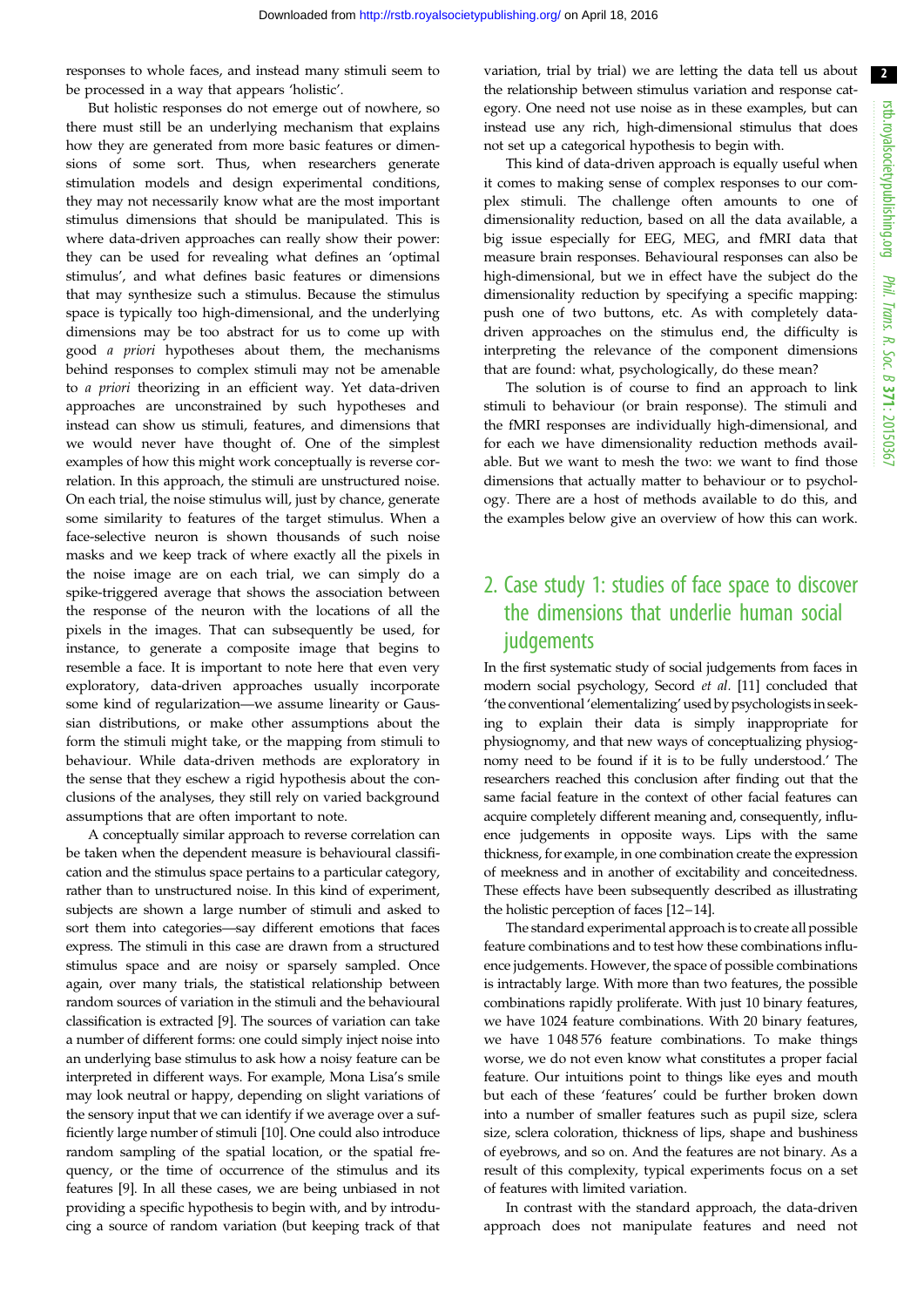

Figure 1. Statistical models of faces. An individual face stimulus can be represented as a vector in a dimensional space. With synthetic face stimuli, one can omit dimensions that would be psychologically irrelevant, such as the type of camera taking the picture, and incorporate a more restricted set of dimensions to begin with. (a) Illustration of statistical face space with two dimensions representing face shape. (b) Illustration of statistical face space with two dimensions representing face reflectance.

constrain the search for combinations of features to subsets of features. The starting point for the data-driven approach is a mathematical model of face representation that captures the holistic variation of faces. The first such models were based on a principal components analysis (PCA) of the pixel intensities of face images [\[15](#page-8-0)]. Subsequent models were based on a PCA of the shape of faces acquired from three-dimensional laser scanning of faces [[16,17](#page-8-0)]. The same technique can be used to build a statistical model of face reflectance, texture, and pigmentation, using the red, green, and blue colour values from each pixel on the face's surface. In these models, each face is represented as a vector in a multi-dimensional space (figure 1). The statistical face space allows us to randomly sample faces that are representative of the face variation captured by these models. To identify the combinations of features that lead to social judgements, we simply need to ask participants to judge the randomly sampled faces. If these judgements are reliable, we can build a model of the face variation that drives the judgements [[18](#page-8-0) –[20\]](#page-8-0). This model is a new vector in the statistical face space that captures the meaningful face variation with respect to the judgement.

Figure 2 shows such a model based on subject's ratings of faces. In the case of trustworthiness judgements, the primary dimension on which faces are evaluated [\[18,21\]](#page-8-0), we can see that trustworthy faces are more feminine and have positive expressions. Note that although emotional expressions were not manipulated, they naturally emerged from the judgements of the randomly varying faces. We can infer that weak emotional signals are an important input to judgements, and test this in standard experiments [\[22](#page-8-0)]. In the case of dominance judgements, the second fundamental dimension on which faces are evaluated, we can see that dominant faces are more masculine and facially mature. We can infer that inferences of physical strength are an important input to dominance judgements [[18,21\]](#page-8-0).

Coming back to the example quote we gave at the beginning, there are clear future directions here: notably, extending the analysis to nonlinear effects. The results from linear techniques, such as the PCA approach we reviewed above, can be taken as initial findings that could guide more complex studies that begin to explore truly holistic face processing in which different features or dimensions interact in more complicated ways. Needless to say, this opens up a much larger search space, but if suitably guided by initial findings, particular parts of this space could be explored. This last

model of perceptions of competence (*a*)



(*b*) model of perceptions of dominance



model of perceptions of extroversion (*c*)



model of perceptions of trustworthiness (*d*) low average high



Figure 2. Faces generated by a data-driven computational model of judgements of (a) competence; (b) dominance; (c) extroversion; and (d) trustworthiness. The middlemost face on each row is the average face in the statistical model. The face to the right is 3SD above the average face on the respective trait dimension; the face to the left is 3SD below the average face.

point also raises an important comment on the relationship between data-driven and hypothesis-driven methods: they should interact and inform one another. Not all methods should be entirely agnostic, but as we accrue findings, future approaches, even if data-driven in part, should incorporate aspects of prior findings to help constrain our search for those features and dimensions that matter the most.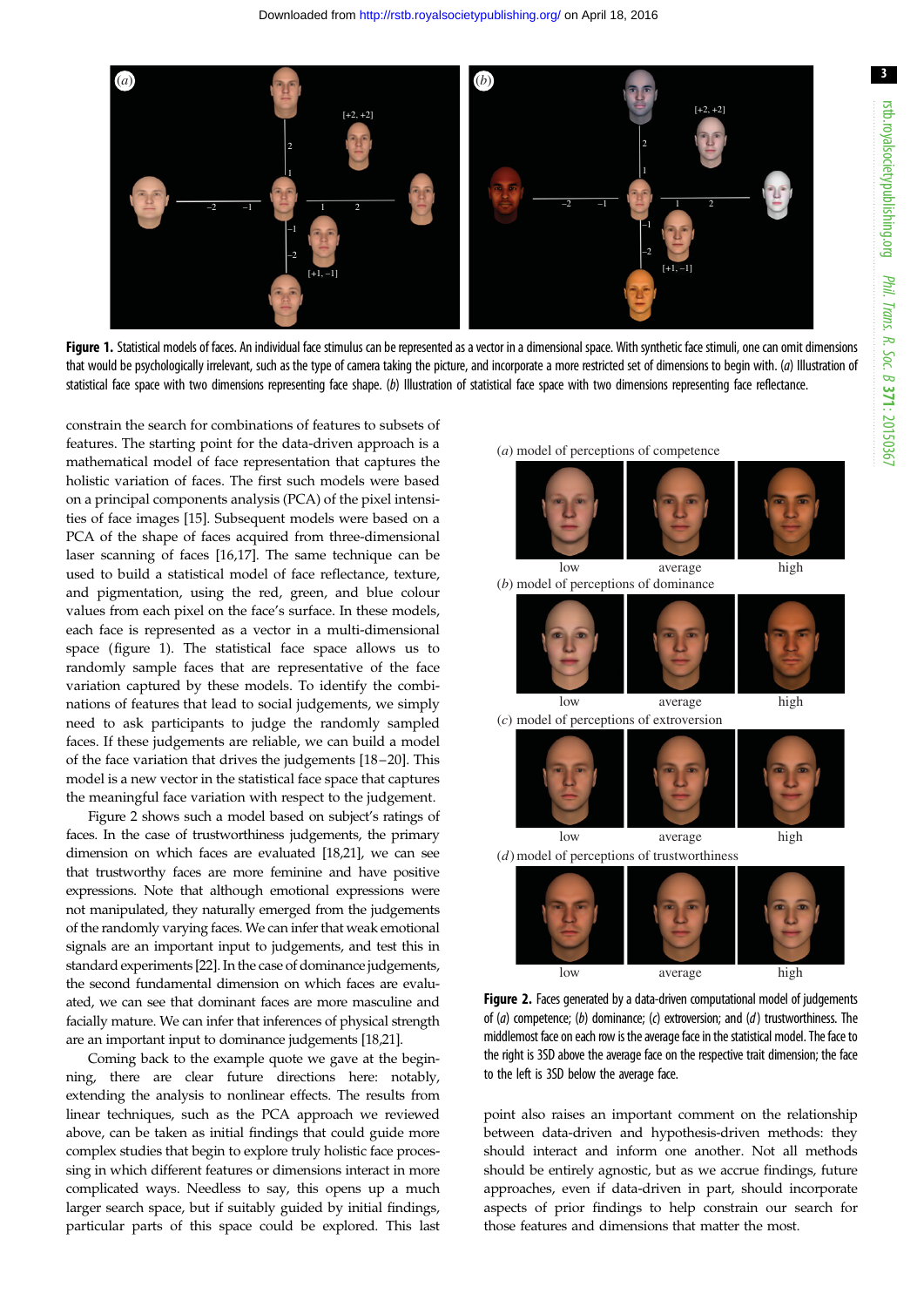# 3. Case study 2: neural representations of movies

The above example shows how one can map even complex stimuli-like faces into a space, relate dimensions of that space to social judgements, and use this information to construct new synthetic stimuli. However, even these stimuli are still impoverished compared with the real world. What happens if we try to take account of a dynamic, multi-modal stimulus?

Cinema provides an excellent way for simulating real life in the laboratory. Movies are multi-modal, engaging snapshots of reality, often describing human interactions in realistic conditions. From the researcher's point of view, however, this realism comes at a cost: when multiple overlapping stimulus features are present simultaneously, stimulus-specificity of the corresponding neural responses is difficult to disentangle. This is even more of a problem when we try to use a technique such as fMRI, which tracks sluggish hemodynamic responses as the basic dependent measure, even though it has the great advantage of a whole-brain field of view. Yet, the multidimensionality of the stimulus and the long, variable haemodynamic time courses of fMRI can be exploited with novel data analytic techniques, which have emerged in parallel with increases in computational power available for analyses.

Early fMRI studies confirmed that modelling blood-oxygenlevel dependent (BOLD) data with subject classification of events, such as occurrence of faces and voices in movies, results in clear patterns of functionally specialized neural responses [\[23,24\]](#page-8-0). Specific subsystems—such as those involved in face or voice perception—thus operate during natural viewing as in more controlled experiments (see also [\[25\]](#page-8-0) for similar results in macaques). On the fMRI end, it is also possible to use the pattern of activation across multiple voxels as the response, rather than the more typical mass-univariate response, which averages over voxels. This multivariate pattern analysis can be used to classify stimuli using tools from machine learning, and it can be used to visualize stimulus categories in terms of the pattern similarity of the response evoked. The multivariate approach to classification was first introduced by Haxby in 2001 [[26](#page-8-0)] and has now become nearly ubiquitous in fMRI studies. The approach of visualizing similarity spaces, pioneered by Nikolaus Kriegeskorte, so-called representational similarity analysis [\[27,28\]](#page-8-0), is also becoming a mainstream tool for discovering structure in high-dimensional stimulus spaces on the basis of the similarity of the neural activation response that they evoke.

The most recent work combines many of the above aspects and has revealed that voxel-wise cortical representations of thousands of different, overlapping categories can be resolved from fMRI data acquired during movie viewing [\[29](#page-8-0)], a feat that would require literally days of scanning using conventional designs with a separate experimental condition for each tested category. However, interpretation of the observed activation patterns in relation to the overlapping, time-locked stimulus features remains challenging [\[29](#page-8-0),[30\]](#page-8-0) (see the final section).

### (a) Stimulus-blind analysis with intersubject correlations

Prolonged naturalistic stimuli such as movies provide an additional window to human brain function by enabling analysis of intersubject reliability or intersubject synchronization of the brain activity time courses. This involves

extracting voxelwise time courses from each participant, and averaging the voxelwise correlation of time courses across each possible subject pair. Temporal accuracy of the signal is thus sacrificed for the sake of gaining sufficient signal-to-noise ratio for quantifying regional response reliability across subjects. Critically, such analysis does not assume anything regarding the underlying sensory features of the stimulus; thus it can be used for exploring the regional response properties in the brain. These kind of fMRI studies have revealed that human cortical activity is time-locked across individuals (at the time-scale of a few seconds) during naturalistic audiovisual stimulation, confirming that neural processes occur at similar temporal time scales across individuals while processing naturalistic events presented in videos [[31,32\]](#page-8-0) or in spoken narratives [\[33](#page-8-0),[34\]](#page-8-0); recently, it has also been applied with significantly higher frequencies in MEG [[35\]](#page-8-0). Intersubject similarity measures can also be extended with reverse-correlation techniques for probing the functional organization of the human brain. Instead of using a pre-specified stimulation model, it is possible to extract haemodynamic time series from a specific brain region, and go back to the original stimulus to assess whether focal, consistent brain signals are associated with specific stimulus features [[31](#page-8-0)]. Such explorative approaches open up insights into the organization of human brain function that would go unnoticed with a priori stimulation models.

Response reliability can also be quantified within subjects for repeated presentations of the same stimulus. Such work has revealed two broad, distinct sets of brain networks—one whose responses are consistent and a second whose responses are inconsistent with external stimulation, thus probably reflecting 'intrinsic' and 'extrinsic' modes of information processing [[36\]](#page-8-0). In line with this, early visual areas show reliable responses independently of disruption of temporal structure of events in movies, whereas disruption significantly lowers synchronization of upstream areas such as posterior superior temporal sulcus and frontal eye fields [[37\]](#page-8-0). This suggests that different cortical systems integrate sensory information at different time scales. These findings are also supported by frequency-specific intersubject-correlation analyses of movie viewing data, which find that sensory cortices show synchronization at fastest, and frontal cortices at slowest frequencies [\[38\]](#page-8-0).

Finally, intersubject-correlation analysis can also be extended to allow computation of moment-to-moment time series of intersubject similarity, which can be used to model how similarity in neural activation across participants fluctuates as a function of time or due to experimental conditions [[39](#page-8-0)]. Conceptually, regionally selective synchronization of brain activity across individuals could be the elementary mechanism supporting mutual understanding of the social environment. Activity within individual people's brains indeed becomes increasingly synchronous in a regionally selective fashion when they feel similar, strong emotions [\[40\]](#page-8-0) or assume similar psychological perspectives towards the events described in a movie [\[41,42\]](#page-8-0).

#### (b) Independent components analysis

An alternative solution for parsing the associations between brain activity and overlapping stimulus dimensions in movies involves the use of independent component analysis (ICA, [figure 3](#page-4-0), [\[43\]](#page-8-0)). In this blind signal separation approach,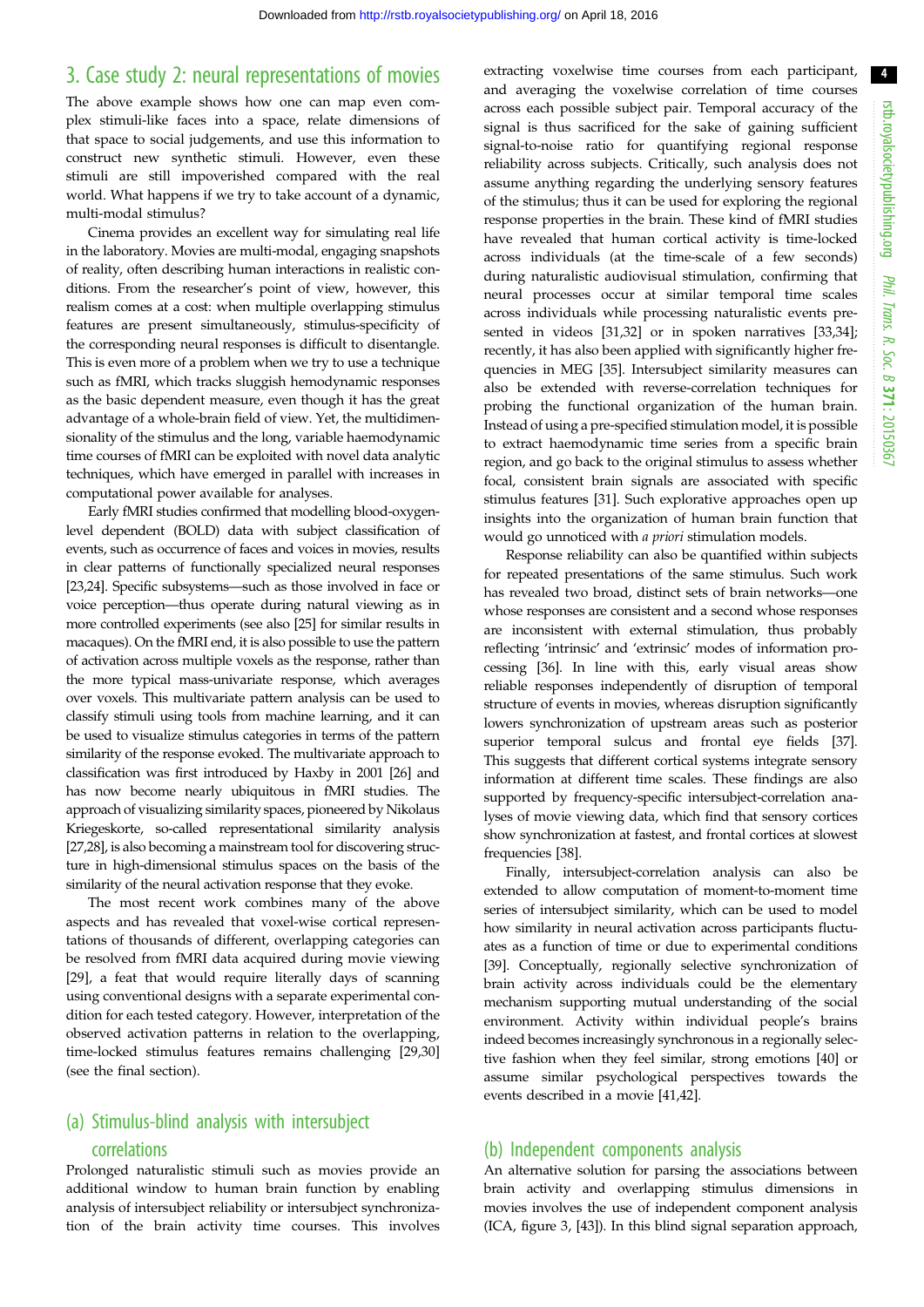<span id="page-4-0"></span>

Figure 3. (a) Stimulus-blind analysis using intersubject correlation (ISC) is based on temporal similarity of voxelwise time courses across subjects. When computed in a sliding window across the time course it also allows linking moment-to-moment ISC with a stimulus model for quantifying the relationship between external stimulus and response reliability across subjects. (b) Independent components analysis is based on dividing the BOLD signal into statistically independent components. As in ISC, the extracted components can subsequently be linked with stimulus events. (a) Courtesy of Juha Lahnakoski, (b) adapted with permission from Malinen et al. [\[32\]](#page-8-0).

the BOLD signal is treated as a mixed signal, which is mathematically divided into statistically independent signals, that is, independent components (ICs). The brain voxels belonging to a single component thus share temporal activation patterns, and areas with strong anatomical connections (e.g. language areas) also often show associated response patterns [[44](#page-8-0)]. ICA consequently allows anatomically unconstrained, functional parcellation of the brain activity patterns, and enables revealing brain activation patterns that may have been impossible to predict beforehand. It should be noted that ICA does not inherently provide dimensionality reduction (although dimensionality is typically first reduced for such analyses, using methods such as PCA), but rather does so through a process of post hoc selection of those components from the ICA that are deemed relevant data (for instance, components due to 'noise' such as head movement artefacts are removed using ICA). Yet after the functional subdivision, the ICs can be regressed against any stimulation model to reveal their functional significance [\[32](#page-8-0)]. This approach may also resolve the complex relationship between combinations of overlapping stimulus features and resultant brain activation

patterns: after extracting functional patterns (ICs), temporal dependencies between stimulus features and brain activation patterns can be established using canonical correlation analysis [\[45](#page-9-0)].

ICA is particularly powerful when analysing brain activation patterns associated with complex high-dimensional stimuli, where onsets and offsets of discrete stimulus evens cannot be defined. For example, tasks such as viewing a movie, navigation in a VR environment, or simulated driving involve adaptation to a constantly changing environment with multiple perceptual, attentional, and motor behaviours, yet the task structure cannot be fully specified a priori, practically precluding all sorts of model-based analyses of the brain imaging data (see review in [[46\]](#page-9-0)). Despite its promise, ICA retains a number of problems in application and interpretation in the context of neuroimaging. First, determining the number of components as well as aligning components across subjects is far from straightforward. Second, interpretation of the components still often requires a formal stimulation model, so that IC time courses can be linked with, for example, stimulation events.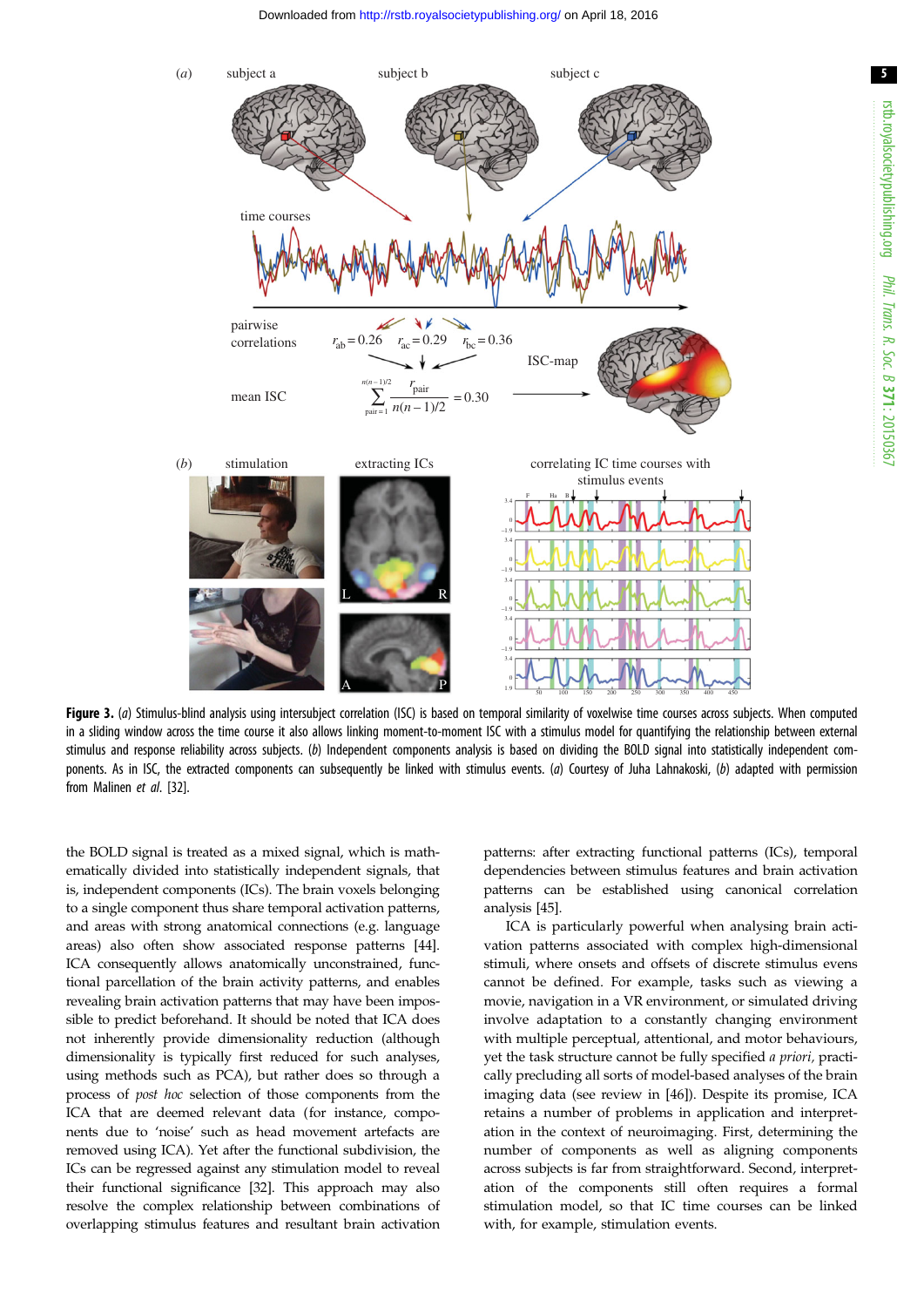# 4. Case study 3: using movie data to build a model of shared representational spaces

As we discussed in the previous section, movies provide a much richer and more diverse sampling of stimuli than is used in more controlled experiments. They, therefore, also provide a better basis for modelling the structure of high-dimensional representational spaces that is shared across brains [[47,48](#page-9-0)], thus allowing us to align different people's brain representations in a functional space that circumvents problems with standard anatomical alignment. A model of the commonality of the functional architecture of the human brain that is based on structural anatomical features is inadequate. Anatomy-based alignment does not align the fine-scale patterns of activity, embedded in fine-scale features of cortical topographies, which carry distinctions between the information represented by those patterns [\[47,49](#page-9-0)–[51\]](#page-9-0). Moreover, anatomy-based alignment does not capture the idiosyncratic individual variability of coarse topographic features, such as the location, size and conformation of the borders of functional areas such as retinotopically organized early visual areas, motion-sensitive MT or category-selective areas in ventral temporal cortex.

A common model of the functional architecture that captures these features—fine-scale patterns of activity and individual variability of coarse-scale features—has been developed using a new algorithm, hyperalignment, and achieves broad general validity by estimating model parameters based on responses to a complex, dynamic, naturalistic stimulus, such as a fulllength movie [\[47,51,52](#page-9-0)]. The elements of this model are a common, high-dimensional representational space and individual transformation matrices that project data from idiosyncratic, individual anatomic spaces into the common model space. The first demonstration of this model was a common representational space for ventral temporal cortex [\[47\]](#page-9-0). Subsequent developments have extended this approach to make a common model of representational spaces in all of human cortex [[51](#page-9-0)]. The original algorithm used the Procrustes transformation [\[53\]](#page-9-0) to derive the individual transformation matrices and common model space. More recently, a probabilistic algorithm appears to afford building a model with even better performance [\[52](#page-9-0)].

The common model finds response-tuning profiles that are shared across brains. Between-subject correlations of local time-series responses to movies double after hyperalignment [\[47,51](#page-9-0)]. Between-subject multivariate pattern classification (bsMVPC) is dramatically higher after hyperalignment, as compared to bsMVPC of anatomically aligned data, equalling, and at times exceeding, within-subject MVPC. This counterintuitive result is achievable because the common model affords larger, multi-subject datasets for training pattern classifiers, whereas training datasets for wsMVPC are necessarily limited to data from single subjects.

Using responses to a naturalistic movie to derive the common model space and estimate the parameters for individual-specific hyperalignment transformation matrices greatly increases the general validity of the common model in two ways. First, surprisingly, the responses to the movie are more distinctive than are responses to more controlled stimuli, such as isolated, single objects or faces on a blank background. In a matched bsMVPC analysis of single time points from responses to movies as compared to responses to isolated faces and objects, accuracies were over twice as high for responses to the movie than for responses to the more

controlled stimuli ([figure 4,](#page-6-0) adapted from [\[47\]](#page-9-0)). Second, responses to the movie afford a common model with far greater general validity than is possible if the common model is derived based on responses to a more controlled and limited range of stimuli. The hyperalignment algorithm can also be applied to data obtained while subjects engage in controlled experiments. Whereas a model based on movie data generalizes to afford high levels of bsMVPC for unrelated experiments, a model based on data from a controlled experiment does not [\(figure 5,](#page-6-0) adapted from [\[47\]](#page-9-0)).

Shared representation is the basis of social communication. Modelling how different brains represent the same information, therefore, is key for understanding the epistemological basis of social cognition. The use of complex, dynamic, naturalistic stimuli provides a stronger basis for modelling that common basis than does the use of more controlled stimuli. This advantage is due to several factors. First, rich, naturalistic movies sample a much broader range of stimuli and include dynamic movement, language, social interactions, and narrative structure. This broader sampling affords more precise estimation of parameters for a high-dimensional model of shared representation that has broad-based validity across experiments. Moreover, this sampling includes high-level aspects of social cognition that play a limited role in controlled experiments. Second, viewing a continuous movie provides strong predictions at each moment about what to expect next at all levels of representation, from low-level visual features of changes due to continuous movement, to high-level semantic features based on plot and character development. This allows predictive coding to operate in a natural way, and prediction signals may be a key component of neural representation. By contrast, controlled experiments are generally designed to render prediction signals as uninformative as possible, making them inconsistent and a probable source of noise.

## 5. Case study 4: modelling attention in autism

For our last example, we return once more to analysis of stimuli, this time with complex images. As mentioned at the beginning, one thing we would like to know when faced with a complex stimulus, is the contribution made by each of its constituents. This was studied in an eye-tracking experiment, which asked what the influence is that different features make to people's fixations, and in particular, how this might differ in people with autism spectrum disorder. Conceptually, this is like a big regression problem: we want to predict where people fixate on an image, and we want to have as regressors all the different factors that could influence this. Those factors include some basic low-level or 'bottomup' properties of images, such as the centre location of the image, regions that have high contrast or colour, and so forth. They also include object- and semantic-level attributes of the images, such as the locations of round or square objects, the identity of those objects (faces, text, cars, etc.), and other judged properties (e.g. their emotional relevance). The low-level or pixel-level attributes can be assigned using computer algorithms mimicking the response properties of the visual system from retinal neurons through V1 [[54\]](#page-9-0), whereas the object-level and semantic-level attributes currently require manually annotating this on each image.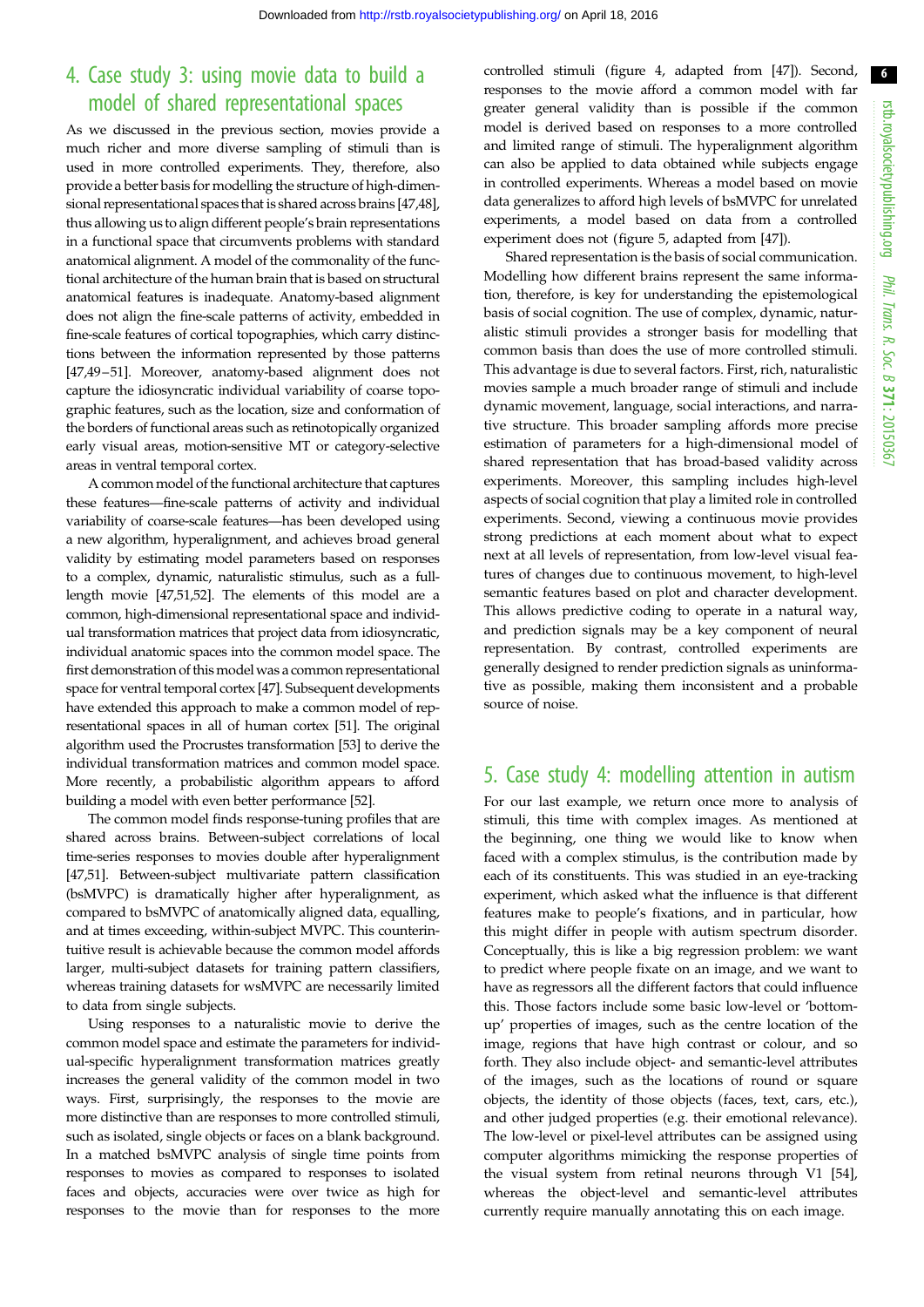<span id="page-6-0"></span>

Figure 4. bsMVPC of single time points (TRs) from a movie, Raiders of the Lost Ark, and from a face and object perception study. (a) A seven-way bsMVPC analysis matched the probability of correct classifications for the two experiments. Response patterns from one TR in each stimulus block of a run in face and object experiment were extracted from all subjects. This was repeated for all eight runs. Response patterns of TRs during the movie presentation at the same acquisition time as selected for the face and object experiment were extracted from all subjects to perform a similar seven-way bsMVPC analysis. (b) Results showed that BSC accuracy for movie time points was more than twice that for time points in the face and object perception experiment. Dashed lines indicate chance classification (one out of seven). Adapted from Haxby et al. [\[47\]](#page-9-0).



Figure 5. Comparison of the general validity of common models based on responses to the movie and on responses to still images. Common models were built based on responses to a movie. Raiders of the Lost Ark, and responses to single images in a face and object category perception experiment [[47](#page-9-0)], performed at Princeton, and an animal species perception experiment (Connolly et al. [[49](#page-9-0)]), performed at Dartmouth. Results on the left show bsMVPC accuracies for the responses to single faces, objects, and animal species. Results on the right show bsMVPC accuracies for 18 s time segments in the movie. Note that common models based on responses to the category images afford good bsMVPC for those experiments but do not generalize to bsMVPC of responses to movie time segments. Only the common model based on movie viewing generalizes to high levels of bsMVPC for stimuli from all three experiments. Dashed lines indicate chance performance. From Haxby et al. [\[47\]](#page-9-0).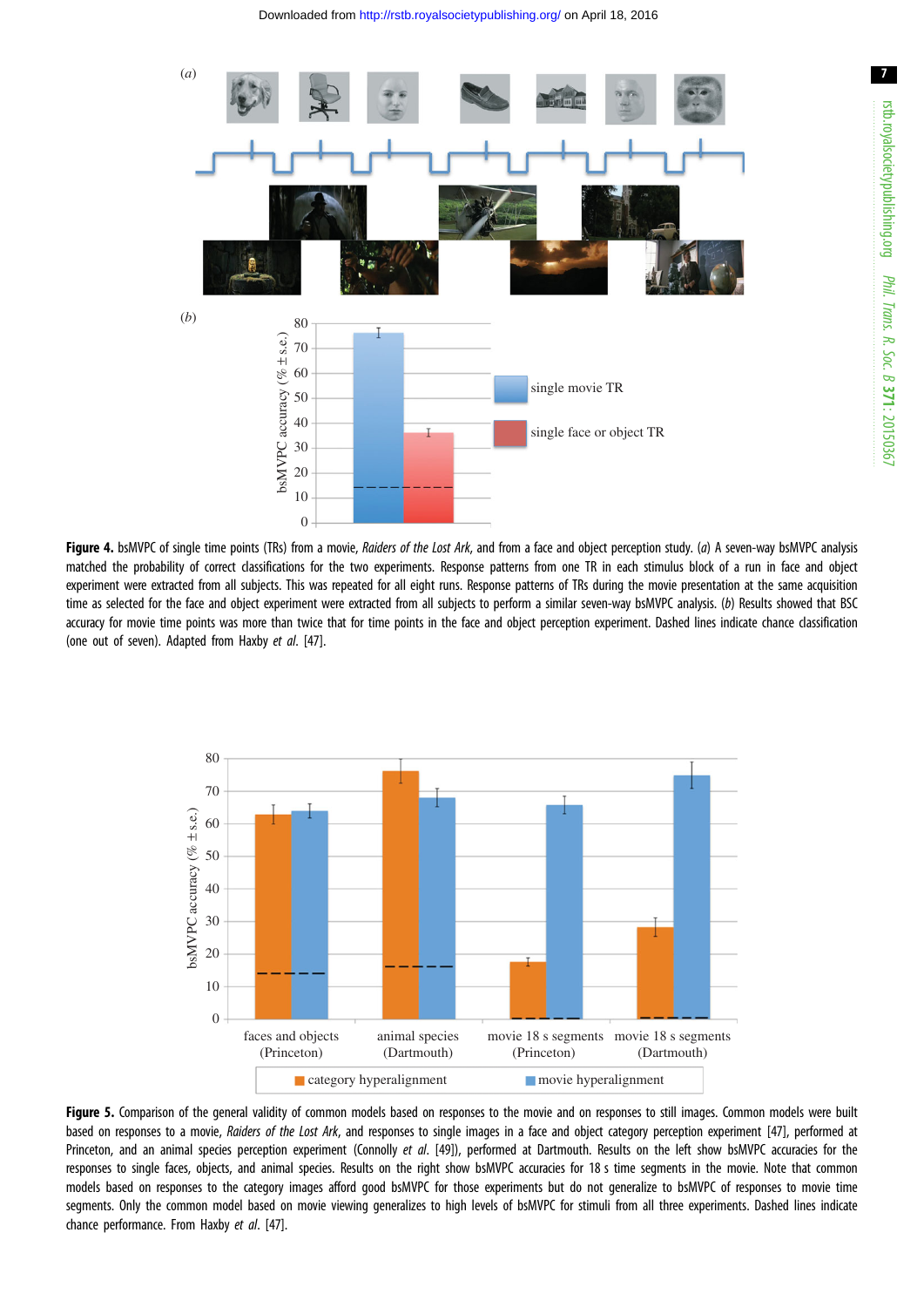In the experiment, we used an out-of-sample prediction, a support vector machine classification that was trained, in each subject, on a subset of the eye-tracking data and then evaluated on the remainder of the fixations [[55](#page-9-0)]. Subjects viewed 700 images that had over 5000 objects annotated on them. The analysis yields 'weights' that, when normalized, correspond to how much influence each feature has on where a subject fixates. We found some expected weights in the control subjects: for instance, faces had a high weight, as did text, as these are features that typically strongly attract attention. However, for the autism group, there were systematic differences in how bottom-up saliency versus scene semantics guided eye movements: Notably, they remained, across fixations, more influenced by lowlevel properties (such as brightness), and less influenced by object- and semantic-level properties (such as faces; [[56](#page-9-0)]).

These findings illustrate the power of using data-driven techniques also to investigate psychiatric disorders. There is acknowledgement that the current diagnostic way of classifying psychiatric disorders probably needs revision and should be based on more objective criteria. Data-driven approaches to analysing behaviour, eye tracking, or brain responses could provide such criteria, perhaps also allowing us to view psychiatric disorders more dimensionally.

### 6. Limitations

There are a number of caveats to data-driven approaches for the investigation of social perception. In many cases—such as in reverse-correlation techniques—large numbers of trials are required, and in all cases, rich stimuli and/or data are required. This imposes constraints on the time required for an experiment, the number of sensory channels engaged, and the number of dependent measures obtained. In the case of using fMRI while subjects are watching a movie, the process can be rendered efficient because there is a large bandwidth both at the stimulus end (complex, dynamic, audiovisual stimulus) and the dependent measure of brain activity (parallel measures in 50 000 voxels all over the brain). In the case of more standard reverse-correlation approaches, the approach can, however, quickly become very inefficient and require a huge number of trials. Relatedly, statistical power, reliability, and replication are important considerations. In general, one would like to set up an analysis that includes out-of-sample prediction (such as cross-validation), and there are now many approaches from machine learning to apply this to fMRI and other data.

Some kind of regularization or dimensionality reduction is often needed at the front end to begin any analysis, because the number of datapoints is typically much larger than the number of exemplars in a category. For instance, the number of subjects or of stimuli may be quite small in relation to the richness of measures obtained. A number of such methods, such as ICA that was discussed above, are available for this. It is also often advantageous to have an independent set of data from which a more guided analysis can be conducted. For instance, in fMRI studies, it is often informative to have a separate session that yields specific regions of interest or data on which alignment is based.

A major conceptual limitation with all data-driven methods is that, by design, they eschew a prior hypothesis or theory. As such, it becomes a challenge to know what meaning to assign to the results discovered: what do the extracted dimensions mean? Sometimes emerging dimensions or components make intuitive sense or may be directly linked with the applied stimulation model, but sometimes not. For instance, when applying ICA to data, it is often difficult to know which of the components produced reflect artefactual data (e.g. due to movement of the subject in the scanner or activity driven by eye movements) and which are psychologically meaningful data. As the method itself is blind to this question, it is the final interpretation of the experimenter that must decide.

There are several solutions to this situation. One is of course to have some prior knowledge, perhaps results from other convergent experiments, that can help to triangulate on meaning in the results (see e.g. [[29\]](#page-8-0) for linking modelfree and model-based responses to semantic categories). A second is to use data-driven methods that nonetheless discover functions describing the data and thus give further insight. An example of this latter approach is symbolic regression, which uses genetic algorithms to generate a function that classifies the data. To our knowledge, this approach has, however, never been applied to fMRI data.

To illustrate this problem a little more, let's return to our first case study of the face space. If we just show synthetic faces on a computer screen, we can completely describe the stimuli. In images consisting of  $500 \times 500$  pixels, the corresponding  $500 \times 500$  matrix of grayscale values describes the stimulus completely. One might think this is a fairly easy problem: just do a principal component analysis on all the faces, from their initial  $500 \times 500$  pixelwise representations. Doing so, however, will still give many dimensions with possibly erroneous ordering of how those dimensions contribute to all the variability in the faces. If one makes some faces slightly darker, and some lighter, or shoot some with a Polaroid and others with a digital camera, a completely stimulus-driven approach will pull out dimensions such as the type of camera and the global brightness of the image. Yet those are not likely to be psychologically relevant dimensions. Instead, psychologically relevant dimensions could be: those people that are familiar to me, versus those that are not. How on earth could we find this dimension solely by analysing the pixel-by-pixel features of the stimuli?

This then shows us a big hurdle in applying data-driven methods. We cannot simply operate on the stimuli because there are complex associations that people have with subsets of stimuli, and because certain aspects of stimuli (like the type of camera) are mostly irrelevant to people. That is the problem: we do not know what is relevant in our highdimensional stimulus set. The brain does. That is why we need to link stimuli with brain or behaviour in some way and, for example, generate novel stimuli using the emerging dimensions, and go back to the good old-fashioned practice of asking subjects to group stimuli and label the groups, or simply evaluate what the stimuli look like.

Authors' contributions. All authors contributed equally.

Competing interests. We have no competing interests.

Funding. L.N. is supported by The Academy of Finland (MIND program grant 265917) and European Research Council (starting grant no. 313000). R.A. is supported by the National Institute of Mental Health (Conte Center grant).

Acknowledgement. We thank Riitta Hari, local students in Finland, and the Attention and Performance series board for helping organize the conference on which this paper is based.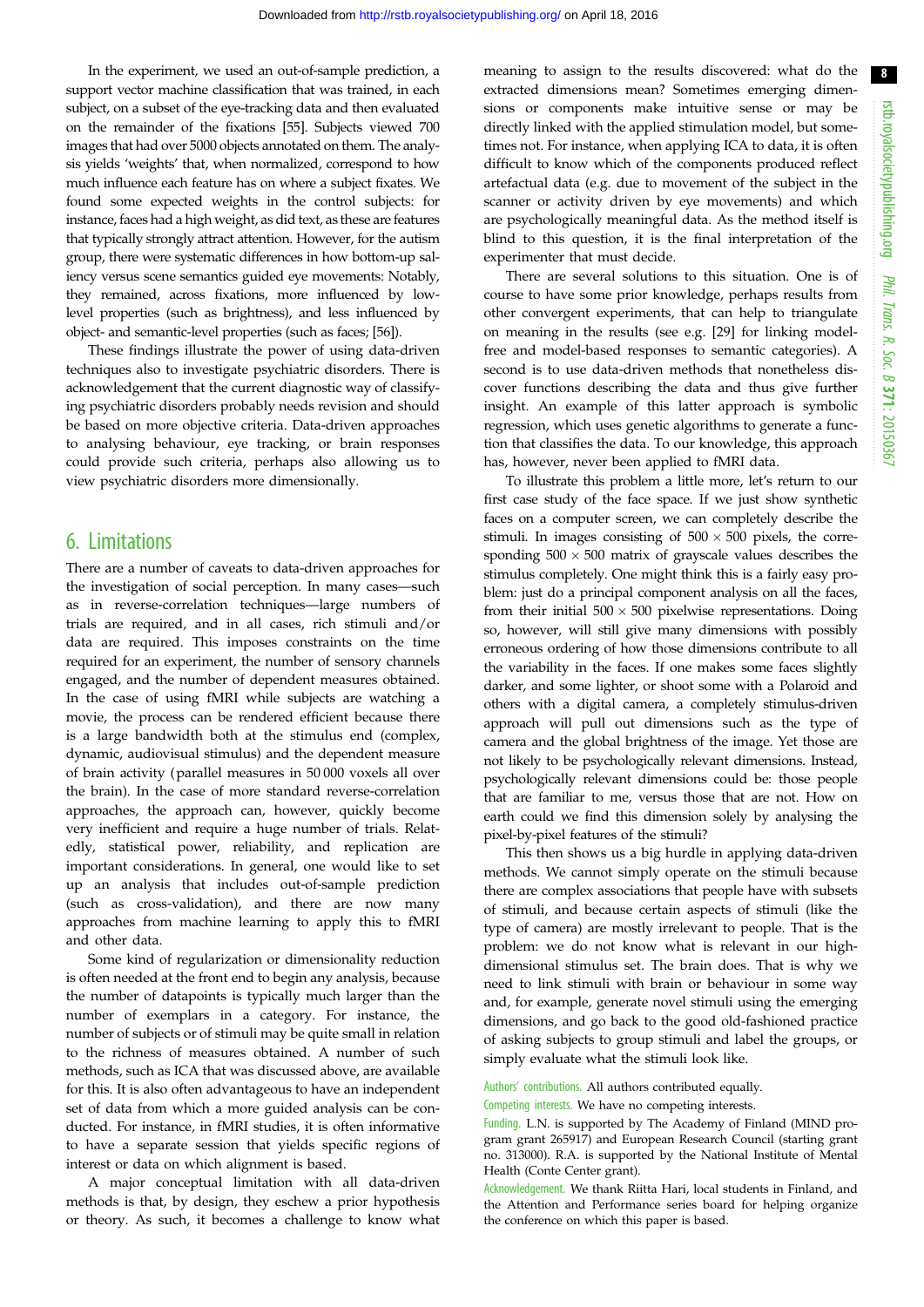### <span id="page-8-0"></span>**References**

- 1. Touryan J, Felsen G, Dan Y. 2005 Spatial structure of complex cell receptive fields measured with natural images. Neuron 45, 781– 791. [\(doi:10.1016/j.](http://dx.doi.org/10.1016/j.neuron.2005.01.029) [neuron.2005.01.029\)](http://dx.doi.org/10.1016/j.neuron.2005.01.029)
- 2. Yao HS, Shi L, Han F, Gao HF, Dan Y. 2007 Rapid learning in cortical coding of visual scenes. Nat. Neurosci. 10, 772– 778. ([doi:10.1038/nn1895](http://dx.doi.org/10.1038/nn1895))
- 3. Fox CJ, Iaria G, Barton JJS. 2009 Defining the face processing network: optimization of the functional localizer in fMRI. Hum. Brain Mapp. 30, 1637 – 1651. [\(doi:10.1002/hbm.20630](http://dx.doi.org/10.1002/hbm.20630))
- 4. Schultz J, Brockhaus M, Bülthoff HH, Pilz KS, 2013 What the human brain likes about facial motion. Cereb. Cortex 23, 1167– 1178. ([doi:10.1093/cercor/](http://dx.doi.org/10.1093/cercor/bhs106) [bhs106\)](http://dx.doi.org/10.1093/cercor/bhs106)
- 5. Felsen G, Dan Y. 2005 A natural approach to studying vision. Nat. Neurosci. 8, 1643– 1646. [\(doi:10.1038/nn1608\)](http://dx.doi.org/10.1038/nn1608)
- 6. Alluri V, Toiviainen P, Jääskeläinen IP, Glerean E, Sams M, Brattico E. 2012 Large-scale brain networks emerge from dynamic processing of musical timbre, key and rhythm. Neurolmage  $59$ ,  $3677 - 3689$ . [\(doi:10.1016/j.neuroimage.2011.11.019](http://dx.doi.org/10.1016/j.neuroimage.2011.11.019))
- 7. Zacks JM, Speer NK, Swallow KM, Maley CJ. 2010 The brain's cutting-room floor: segmentation of narrative cinema. Front. Hum. Neurosci. 4, 12. [\(doi:10.3389/fnhum.2010.00168\)](http://dx.doi.org/10.3389/fnhum.2010.00168)
- 8. Stephens GJ, Silbert LJ, Hasson U. 2010 Speaker– listener neural coupling underlies successful communication. Proc. Natl Acad. Sci. USA 107, 14 425– 14 430. ([doi:10.1073/pnas.](http://dx.doi.org/10.1073/pnas.1008662107) [1008662107\)](http://dx.doi.org/10.1073/pnas.1008662107)
- 9. Schyns PG, Petro LS, Smith ML. 2007 Dynamics of visual information integration in the brain for categorizing facial expressions. Curr. Biol. 17, 1580 – 1585. [\(doi:10.1016/j.cub.2007.08.048](http://dx.doi.org/10.1016/j.cub.2007.08.048))
- 10. Kontsevich LL, Tyler CW. 2004 What makes Mona Lisa smile? Vis. Res. 44, 1493– 1498. [\(doi:10.1016/j.](http://dx.doi.org/10.1016/j.visres.2003.11.027) [visres.2003.11.027](http://dx.doi.org/10.1016/j.visres.2003.11.027))
- 11. Secord PF, Dukes WF, Bevan W. 1954 Personalities in faces: I. An experiment in social perceiving. Genetic Psychol. Monogr. 49, 231– 279.
- 12. Rossion B. 2013 The composite face illusion: a whole window into our understanding of holistic face perception. Vis. Cogn. 2, 139– 253. ([doi:10.](http://dx.doi.org/10.1080/13506285.2013.772929) [1080/13506285.2013.772929](http://dx.doi.org/10.1080/13506285.2013.772929))
- 13. Todorov A, Loehr V, Oosterhof NN. 2010 The obligatory nature of holistic processing of faces in social judgments. Perception 39, 514-532. ([doi:10.](http://dx.doi.org/10.1068/p6501) [1068/p6501](http://dx.doi.org/10.1068/p6501))
- 14. Young AW, Hellawell D, Hay DC. 1987 Configurational information in face perception. Perception 16, 747– 759. [\(doi:10.1068/p160747\)](http://dx.doi.org/10.1068/p160747)
- 15. Turk M, Pentland A. 1991 Eigenfaces for recognition. J. Cogn. Neurosci. 3, 71 – 86. [\(doi:10.1162/jocn.](http://dx.doi.org/10.1162/jocn.1991.3.1.71) [1991.3.1.71](http://dx.doi.org/10.1162/jocn.1991.3.1.71))
- 16. Blanz V, Vetter T. 1999 A morphable model for the synthesis of 3D faces. In Proc. of the 26th Annu. Conf. on Computer Graphics and Interactive Techniques, pp.  $187 - 194$ .
- 17. Blanz V, Vetter T. 2003 Face recognition based on fitting a 3D morphable model. IEEE Trans. Pattern Anal. Mach. Intell. 25, 1063 – 1074. [\(doi:10.1109/](http://dx.doi.org/10.1109/TPAMI.2003.1227983) [TPAMI.2003.1227983\)](http://dx.doi.org/10.1109/TPAMI.2003.1227983)
- 18. Oosterhof NN, Todorov A. 2008 The functional basis of face evaluation. Proc. Natl Acad. Sci. USA 105, 11 087– 11 092. [\(doi:10.1073/pnas.0805664105](http://dx.doi.org/10.1073/pnas.0805664105))
- 19. Todorov A, Oosterhof NN. 2011 Modeling social perception of faces. IEEE Signal Process. Mag. 28,  $117 - 122$
- 20. Walker M, Vetter T. 2009 Portraits made to measure: manipulating social judgments about individuals with a statistical face model. J. Vis. 9, 12, 1– 13. ([doi:10.1167/9.11.12](http://dx.doi.org/10.1167/9.11.12))
- 21. Todorov A, Said CP, Engell AD, Oosterhof NN. 2008 Understanding evaluation of faces on social dimensions. Trends Cogn. Sci. 12, 455– 460. [\(doi:10.](http://dx.doi.org/10.1016/j.tics.2008.10.001) [1016/j.tics.2008.10.001\)](http://dx.doi.org/10.1016/j.tics.2008.10.001)
- 22. Said C, Sebe N, Todorov A. 2009 Structural resemblance to emotional expressions predicts evaluation of emotionally neutral faces. *Emotion* 9. 260 – 264. [\(doi:10.1037/a0014681\)](http://dx.doi.org/10.1037/a0014681)
- 23. Bartels A, Zeki S. 2004 Functional brain mapping during free viewing of natural scenes. Hum. Brain Mapp. 21, 75 – 85. ([doi:10.1002/hbm.10153\)](http://dx.doi.org/10.1002/hbm.10153)
- 24. Moran JM, Wig GS, Adams Jr RB, Janata P, Kelley WM. 2004 Neural correlates of humor detection and appreciation. NeuroImage  $21$ , 1055 - 1060. ([doi:10.](http://dx.doi.org/10.1016/j.neuroimage.2003.10.017) [1016/j.neuroimage.2003.10.017](http://dx.doi.org/10.1016/j.neuroimage.2003.10.017))
- 25. Russ BE, Leopold DA. 2015 Functional MRI mapping of dynamic visual features during natural viewing in the macaque. Neurolmage  $109$ ,  $84 - 94$ . [\(doi:10.](http://dx.doi.org/10.1016/j.neuroimage.2015.01.012) [1016/j.neuroimage.2015.01.012](http://dx.doi.org/10.1016/j.neuroimage.2015.01.012))
- 26. Haxby JV, Gobbini MI, Furey ML, Ishai A, Schouten JL, Pietrini P. 2001 Distributed and overlapping representation of faces and objects in ventral temporal cortex. Science 293, 2425– 2429. [\(doi:10.](http://dx.doi.org/10.1126/science.1063736) [1126/science.1063736](http://dx.doi.org/10.1126/science.1063736))
- 27. Kriegeskorte N, Bendettini P. 2007 Analyzing for information, not activation, to exploit high-resolution fMRI. NeuroImage 38, 649-662. [\(doi:10.](http://dx.doi.org/10.1016/j.neuroimage.2007.02.022) [1016/j.neuroimage.2007.02.022](http://dx.doi.org/10.1016/j.neuroimage.2007.02.022))
- 28. Mur M, Bandettini PA, Kriegeskorte N. 2009 Tools of the trade: revealing representational content with pattern-information fMRI—an introductory guide. Soc. Cogn. Affect. Neurosci. 4, 101-109. [\(doi:10.](http://dx.doi.org/10.1093/scan/nsn044) [1093/scan/nsn044\)](http://dx.doi.org/10.1093/scan/nsn044)
- 29. Huth AG, Nishimoto S, Vu AT, Gallant JL. 2012 A continuous semantic space describes the representation of thousands of object and action categories across the human brain. Neuron 76, 1210 – 1224. [\(doi:10.1016/j.neuron.2012.10.014\)](http://dx.doi.org/10.1016/j.neuron.2012.10.014)
- 30. Lahnakoski JM, Glerean E, Salmi J, Jääskeläinen I, Sams M, Hari R, Nummenmaa L. 2012 Naturalistic fMRI mapping reveals superior temporal sulcus as the hub for the distributed brain network for social perception. Front. Hum. Neurosci. 6, 14. ([doi:10.](http://dx.doi.org/10.3389/fnhum.2012.00233) [3389/fnhum.2012.00233\)](http://dx.doi.org/10.3389/fnhum.2012.00233)
- 31. Hasson U, Nir Y, Levy I, Fuhrmann G, Malach R. 2004 Intersubject synchronization of cortical activity

during natural vision. Science 303, 1634– 1640. ([doi:10.1126/science.1089506](http://dx.doi.org/10.1126/science.1089506))

- 32. Malinen S, Hlushchuk Y, Hari R. 2007 Towards natural stimulation in MRI—Issues of data analysis. NeuroImage 35, 131– 139. ([doi:10.1016/j.](http://dx.doi.org/10.1016/j.neuroimage.2006.11.015) [neuroimage.2006.11.015\)](http://dx.doi.org/10.1016/j.neuroimage.2006.11.015)
- 33. Nummenmaa L, Saarimäki H, Glerean E, Gotsopoulos A, Jääskeläinen IP, Hari R, Sams M, 2014 Emotional speech synchronizes brains across listeners and engages large-scale dynamic brain networks. NeuroImage 102, 498– 509. [\(doi:10.](http://dx.doi.org/10.1016/j.neuroimage.2014.07.063) [1016/j.neuroimage.2014.07.063](http://dx.doi.org/10.1016/j.neuroimage.2014.07.063))
- 34. Wilson SM, Molnar-Szakacs I, Iacoboni M. 2008 Beyond superior temporal cortex: intersubject correlations in narrative speech comprehension. Cereb. Cortex 18, 230– 242. ([doi:10.1093/cercor/](http://dx.doi.org/10.1093/cercor/bhm049) [bhm049](http://dx.doi.org/10.1093/cercor/bhm049))
- 35. Lankinen K, Saari J, Hari R, Koskinen M. 2014 Intersubject consistency of cortical MEG signals during movie viewing. Neurolmage  $92$ ,  $217 - 224$ . ([doi:10.1016/j.neuroimage.2014.02.004](http://dx.doi.org/10.1016/j.neuroimage.2014.02.004))
- 36. Golland Y, Bentin S, Gelbard H, Benjamini Y, Heller R, Nir Y, Hasson U, Malach R. 2007 Extrinsic and intrinsic systems in the posterior cortex of the human brain revealed during natural sensory stimulation. Cereb. Cortex 17, 766– 777. [\(doi:10.](http://dx.doi.org/10.1093/cercor/bhk030) [1093/cercor/bhk030](http://dx.doi.org/10.1093/cercor/bhk030))
- 37. Hasson U, Yang E, Vallines I, Heeger DJ, Rubin N. 2008 A hierarchy of temporal receptive windows in human cortex. J. Neurosci. 28, 2539 – 2550. [\(doi:10.](http://dx.doi.org/10.1523/JNEUROSCI.5487-07.2008) [1523/JNEUROSCI.5487-07.2008](http://dx.doi.org/10.1523/JNEUROSCI.5487-07.2008))
- 38. Kauppi J-P, Jääskeläinen IP, Sams M, Tohka J. 2010 Inter-subject correlation of brain hemodynamic responses during watching a movie: localization in space and frequency. Front. Neuroinform. 4, 12.
- 39. Glerean E, Salmi J, Lahnakoski JM, Jaaskelainen IP, Sams M. 2012 Functional magnetic resonance imaging phase synchronization as a measure of dynamic functional connectivity. Brain Connect. 2, 91– 101. ([doi:10.1089/brain.2011.0068\)](http://dx.doi.org/10.1089/brain.2011.0068)
- 40. Nummenmaa L, Glerean E, Viinikainen M, Jaaskelainen IP, Hari R, Sams M. 2012 Emotions promote social interaction by synchronizing brain activity across individuals. Proc. Natl Acad. Sci. USA 109, 9599– 9604. ([doi:10.1073/pnas.1206095109\)](http://dx.doi.org/10.1073/pnas.1206095109)
- 41. Lahnakoski JM, Glerean E, Jääskeläinen IP, Hyönä J, Hari R, Sams M, Nummenmaa L. 2014 Synchronous brain activity across individuals underlies shared psychological perspectives. NeuroImage 100, 316– 324. [\(doi:10.1016/j.neuroimage.2014.06.022](http://dx.doi.org/10.1016/j.neuroimage.2014.06.022))
- 42. Nummenmaa L, Smirnov D, Lahnakoski JM, Glerean E, Jaaskelainen IP, Sams M, Hari R. 2014 Mental action simulation synchronizes action-observation circuits across individuals. J. Neurosci. 34, 748 – 757. ([doi:10.1523/JNEUROSCI.0352-13.2014](http://dx.doi.org/10.1523/JNEUROSCI.0352-13.2014))
- 43. Hyvarinen A, Oja E. 2000 Independent component analysis: algorithms and applications. Neural Netw. 13, 411–430. ([doi:10.1016/S0893-6080\(00\)00026-5](http://dx.doi.org/10.1016/S0893-6080(00)00026-5))
- 44. Bartels A, Zeki S. 2005 Brain dynamics during natural viewing conditions—a new guide for